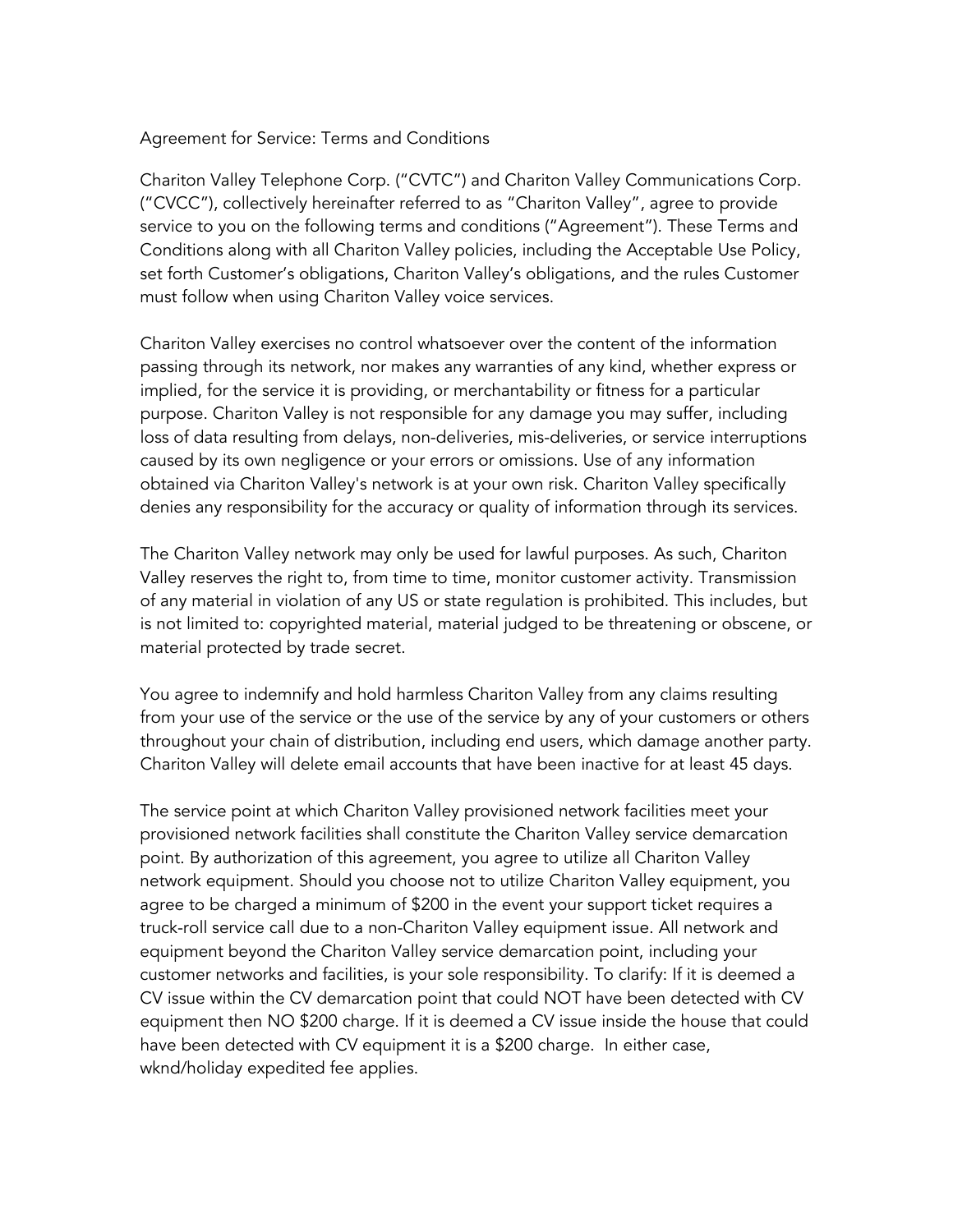You may not assign or otherwise transfer this Agreement or any equipment provided by Chariton Valley for the service, or your rights or obligations under the Agreement, in whole or in part, to any other person. Any attempt to do so shall be void. We may freely assign all or any part of this Agreement with or without notice and you agree to make all subsequent payments as directed.

This Agreement shall be governed by, and construed in accordance with, the laws of the State of Missouri applicable to contracts to be performed entirely within the State except as otherwise expressly provided in this Agreement.

These Terms and Conditions supersede all previous representations, understandings or agreements and shall prevail notwithstanding any variance with terms and conditions of any order submitted. Your acceptance of the service indicates your agreement to comply with this Agreement, the specific terms of your service plan (including the plan's duration and any applicable early termination fee), and related policies regarding your use of the service. You agree with and are deemed to have accepted this Agreement upon the earlier of: (a) submission of your order for service; (b) your accepting the terms and conditions of this Agreement electronically or in the course of installing the software for the service; (c) your use of the service; or (d) retention of the software provided by Chariton Valley beyond thirty (30) days following delivery.

Equipment used to deliver video services remains the property of Chariton Valley. If service is terminated for whatever reason all equipment must be returned within 48 hours of termination. If the equipment is lost, stolen, destroyed or tampered with or otherwise cannot be recovered, Chariton Valley will charge full retail price for all equipment.

Chariton Valley reserves the right to adjust prices of the packages and or services with a 30-day notice. The customer may be billed in advance for service and installation fees, if applicable, from the time service is activated. At any time, Chariton Valley may require you to make a suitable deposit to be held by Chariton Valley. A customer's deposit may be applied to the customer's account upon 12 consecutive months of timely and full payments. Customers will be charged a \$30.00 return item fee for all payments that are returned. A disconnected service will be reconnected when the past due balance and reconnect fees have been paid in full.

For failure to comply with your commitments contained herein, or with any term of the agreements under which you are receiving service from us, you understand and agree we may do any combination of the following: (1) terminate your right to receive services from us or our affiliates; (2) bring legal or other action for any amounts due to us hereunder. If Chariton Valley obtains the services of a collection agency or an attorney to assist Chariton Valley in remedying your breach of this Agreement, including but not limited to, the non-payment of charges hereunder, this expense will be paid by you.